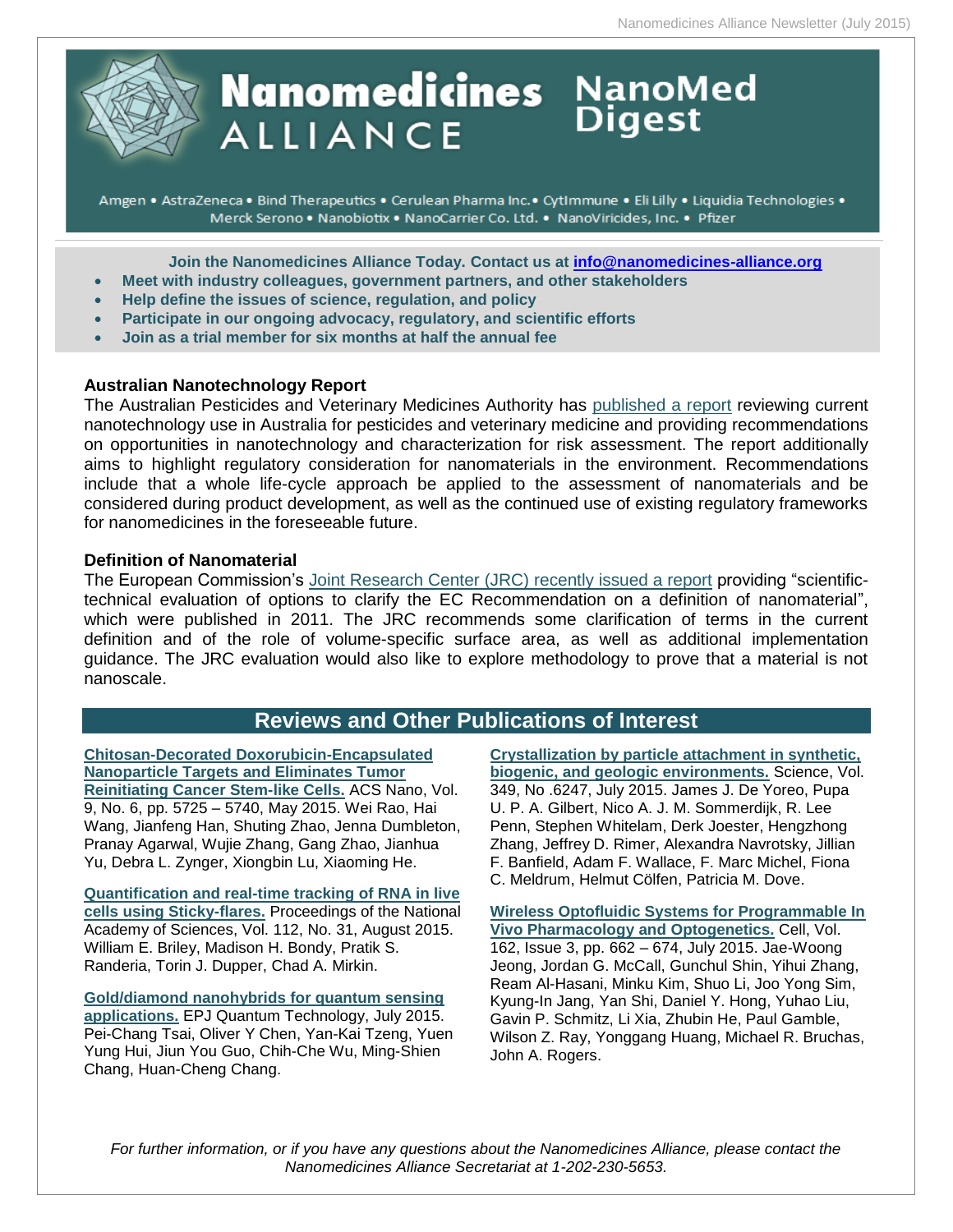### *Nanomedicines Alliance Newsletter* **July** 2015

#### **[Plasmonic Tipless Pyramid Arrays for Cell](file:///C:/NRPortbl/ACTIVE/ROBERTAF/Plasmonic%20Tipless%20Pyramid%20Arrays%20for%20Cell%20Poration)**

**[Poration.](file:///C:/NRPortbl/ACTIVE/ROBERTAF/Plasmonic%20Tipless%20Pyramid%20Arrays%20for%20Cell%20Poration)** Nano Letters, Vol. 15, Issue 7, pp. 4461 – 4466, July 2015. Sébastien Courvoisier, Nabiha Saklayen, Marinus Huber, Jun Chen, Eric D. Diebold, Luigi Bonacina, Jean-Pierre Wolf, and Eric Mazur.

#### **[Nitric Oxide–Releasing Nanoparticles Prevent](http://www.nature.com/jid/journal/vaop/ncurrent/full/jid2015277a.html)  [Propionibacterium acnes–Induced Inflammation by](http://www.nature.com/jid/journal/vaop/ncurrent/full/jid2015277a.html)  [Both Clearing the Organism and Inhibiting](http://www.nature.com/jid/journal/vaop/ncurrent/full/jid2015277a.html)  [Microbial Stimulation of the Innate Immune](http://www.nature.com/jid/journal/vaop/ncurrent/full/jid2015277a.html)  [Response.](http://www.nature.com/jid/journal/vaop/ncurrent/full/jid2015277a.html)** Journal of Investigative Dermatology, July 2015. Min Qin, Angelo Landriscina, Jamie M Rosen, Gabrielle Wei, Stephanie Kao, William Olcott, George W Agak, Karin B Paz, Josephine Bonventre, Alicea Clendaniel, Stacey Harper, Brandon L Adler, Aimee E Krausz, Joel M Friedman, Joshua D Nosanchuk, Jenny Kim and Adam J Friedman.

#### **[Enrichment and Expansion with Nanoscale](http://pubs.acs.org/doi/abs/10.1021/acsnano.5b02829)  [Artificial Antigen Presenting Cells for Adoptive](http://pubs.acs.org/doi/abs/10.1021/acsnano.5b02829)**

**[Immunotherapy](http://pubs.acs.org/doi/abs/10.1021/acsnano.5b02829).** ACS Nano, Vol. 9, Issue 7, pp. 6861 – 6871, July 2015. Karlo Perica, Joan Glick Bieler, Christian Schütz, Juan Carlos Varela, Jacqueline Douglass, Andrew Skora, Yen Ling Chiu, Mathias Oelke, Kenneth Kinzler, Shibin Zhou, Bert Vogelstein, Jonathan P. Schneck.

#### **[Therapeutic Enzyme-Responsive Nanoparticles for](http://onlinelibrary.wiley.com/doi/10.1002/adma.201501803/abstract)  [Targeted Delivery and Accumulation in Tumors.](http://onlinelibrary.wiley.com/doi/10.1002/adma.201501803/abstract)** Advanced Materials, July 2015. Cassandra E. Callmann, Christopher V. Barback, Matthew P.

Thompson, David J. Hall, Robert F. Mattrey, Nathan C. Gianneschi.

### **[Hydrogel-Coated Near Infrared Absorbing](http://pubs.acs.org/doi/abs/10.1021/acsbiomaterials.5b00111)  [Nanoshells as Light-Responsive Drug Delivery](http://pubs.acs.org/doi/abs/10.1021/acsbiomaterials.5b00111)  [Vehicles.](http://pubs.acs.org/doi/abs/10.1021/acsbiomaterials.5b00111)** ACS Biomaterials Science & Engineering,

Vol. 1, Issue 8, pp. 685 – 692, June 2015. Laura E. Strong and Jennifer L. West.

### **[Polymeric Nanoparticles for Nonviral Gene](http://pubs.acs.org/doi/abs/10.1021/nn504905q)**

**[Therapy Extend Brain Tumor Survival in Vivo.](http://pubs.acs.org/doi/abs/10.1021/nn504905q)** ACS Nano, Vol. 9, No. 2, pp. 1236 – 1249, July 2015. Antonella Mangraviti, Stephany Yi Tzeng, Kristen Lynn Kozielski, Yuan Wang, Yike Jin, David Gullotti, Mariangela Pedone, Nitsa Buaron, Ann Liu, David R. Wilson, Sarah K. Hansen, Fausto J. Rodriguez, Guo-Dong Gao, Francesco DiMeco, Henry Brem, Alessandro Olivi, Betty Tyler, Jordan J. Green.

#### **[Atomic gold–enabled three-dimensional](http://www.sciencemag.org/content/348/6242/1451)**

**[lithography for silicon mesostructures.](http://www.sciencemag.org/content/348/6242/1451)** Science, Vol. 348, No. 6242, pp. 1451 – 1455, June 2015. Zhiqiang Luo, Yuanwen Jiang, Benjamin D. Myers, Dieter Isheim, Jinsong Wu, John F. Zimmerman, Zongan Wang, Qianqian Li, Yucai Wang, Xinqi Chen, Vinayak P. Dravid, David N. Seidman, Bozhi Tian.

### **[Nanoparticle-Stabilized Capsules for the Treatment](http://pubs.acs.org/doi/abs/10.1021/acsnano.5b01696)**

**[of Bacterial Biofilms.](http://pubs.acs.org/doi/abs/10.1021/acsnano.5b01696)** ACS Nano, June 2015. Bradley Duncan, Xiaoning Li, Ryan F. Landis, Sung Tae Kim, Akash Gupta, Li-Sheng Wang, Rajesh Ramanathan, Rui Tang, Jeffrey A. Boerth, Vincent M. Rotello.

### **Conferences and Workshops**

#### **[Trends in Nanotechnology 2015,](http://www.tntconf.org/2015/index.php?conf=15) 7 – 11 September 2015, Toulouse, France**

**Toxicity Modeling** Nanobiotechnologies

**AAPS [Workshop on Challenges in the](http://www.aaps.org/CDP/)  [Assessment of Similarity or Equivalence of \(Non\)](http://www.aaps.org/CDP/)  [Biological Complex Drug Products,](http://www.aaps.org/CDP/) 28 - 29 September 2015, Baltimore, MD**

**Nanomedicines Generics** 

### **[NANOSMAT Conference,](http://www.nanosmat-conference.com/default.asp) 13 – 16 September**

**2015, Manchester, UK Nanomaterials** Nanomedicines Nanobiotechnology

### **[FDA/PQRI Conference on Advancing Product](http://www.pqri.org/Preliminary%20Program.2nd%20FDA.PQRI%20Conference.pdf)**

**[Quality,](http://www.pqri.org/Preliminary%20Program.2nd%20FDA.PQRI%20Conference.pdf) 5 – 7 October 2015, Bethesda, MD** Risk management and quality assurance

Product development Emerging regulatory topics Regulatory submission, assessment, and inspection **Panel co-chaired by Nanomedicines Alliance** 

**and FDA on "Current Challenges in the Characterization of Complex Drug Formulations Containing Nanomaterials"**

#### **[The 5th International Conference on](http://www.3m-nano.org/2015/main/index.asp)  [Manipulation, Manufacturing and Measurement](http://www.3m-nano.org/2015/main/index.asp)**

### **[on the Nanoscale,](http://www.3m-nano.org/2015/main/index.asp) 5 – 9 October 2015,**

**Changchun, China** Nanoscale imaging **Nanorobotics** 

#### **[ETP Nanomedicine Annual Event,](http://www.etp-nanomedicine.eu/public/news-events/events/etpn-annual-event-2015/etp-nanomedicine-annual-event-2015) 12 – 14**

**October 2015, Dublin, Ireland** Nanomedicinal success in FP7 Nanomedical ecosystem Regenerative medicine and biomaterials

*For further information, or if you have any questions about the Nanomedicines Alliance, please contact the Nanomedicines Alliance Secretariat at 1-202-230-5653.*